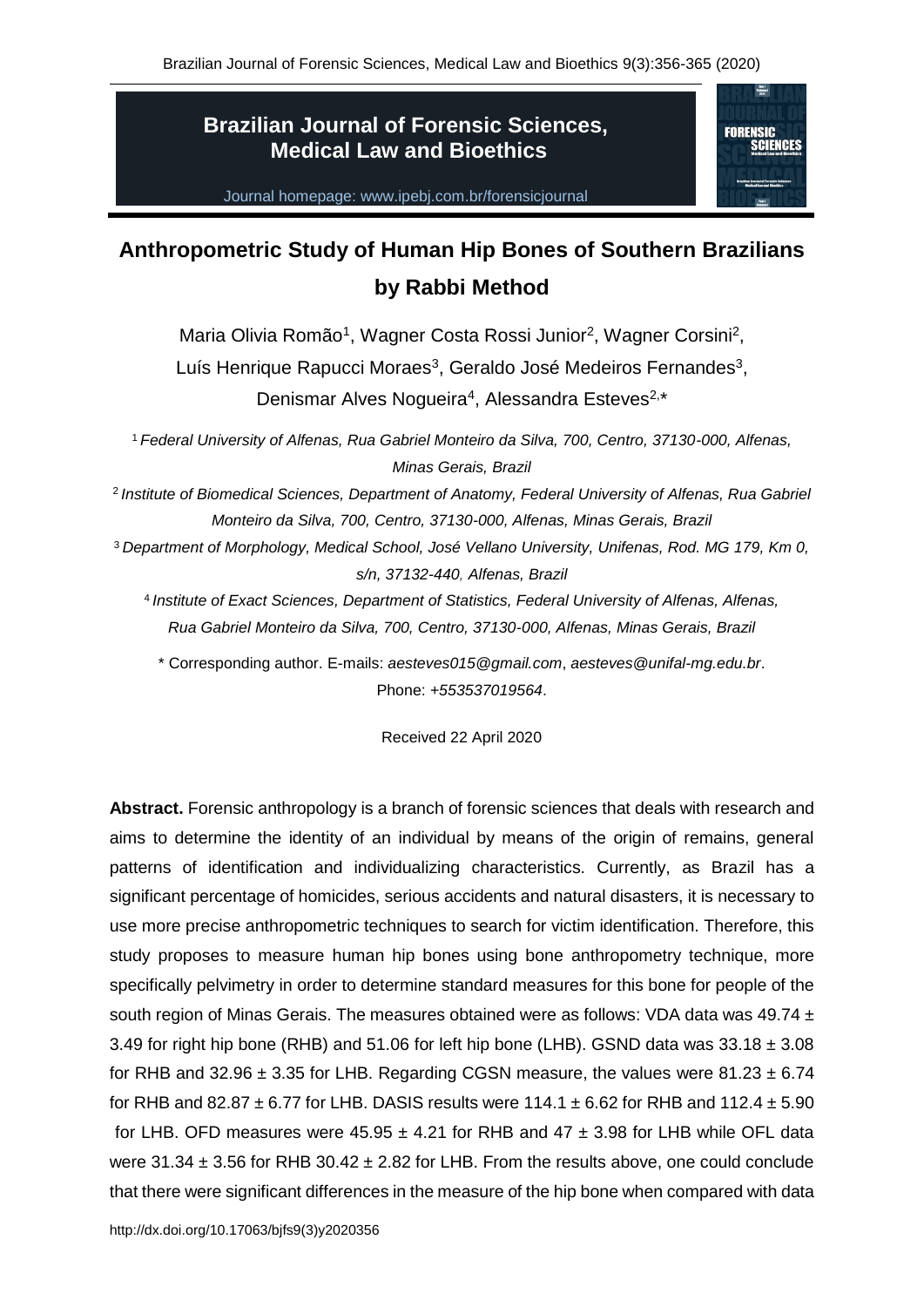published for other ethnic groups. It is suggested that such differences may be related to the multiple genetic miscegenation that occurred in this region of Brazil during 500 years or more after colonization.

**Keywords**: Pelvis; Hip bone; Forensic anthropology; Pelvimetry; Ethnic group.

#### **1. Introduction**

In a report published in 2015 by the United Nations Office for Disaster Risk Reduction (UNDRR) and the Center for Research on the Epidemiology of Disasters (CRED), Brazil is the only country in the American continent that figures on the list of the 10 countries with the largest number of people affected by disasters from 1995 to 2015<sup>1</sup>. Natural mass disasters with great casualty have always existed but nowadays they seem to become more frequent, perhaps due to human action. Only in 2018, natural disasters killed 4,996 people worldwide<sup>2</sup>. In January, 2019, Brazil underwent one of its greatest environmental disasters in history, at Brumadinho's mining tailings dam, in Minas Gerais. This dam fell down and its rupture resulted in 255 deaths and several missing so far $^3$ .

The forensic identification of victims of mass disasters is essential for reasons not only humanitarian, but also due to the need of civil and / or criminal investigation, and is essentially based on anatomy and pathology $4-6$ . In cases such as those mentioned above, the identification of remains is of paramount importance and it is up to the criminal expert specialized in physical and / or forensic anthropology to unveil the findings<sup>7-9</sup>.

For Souza and Soares (2019), forensic anthropology has been acclaimed worldwide by the numberless advantages offered by its methods, such as performing easiness and simple equipment required for its use. In Brazil, there is a lack of data from forensic anthropology; unfortunately, when such analyses are performed, it becomes necessary to use comparative data generated in American, European or Asian populations that have little miscegenation or a miscegenation degree different from the Brazilian one, which may produce incorrect data and almost always prevent or make identification difficult.

According to Kimmerle, Ross and Slice (2008), one of the four pillars of the anthropological protocol is the estimation of sex, which consists of a metric analysis and visual evaluation of the characteristics of the skeleton, mainly of the skull and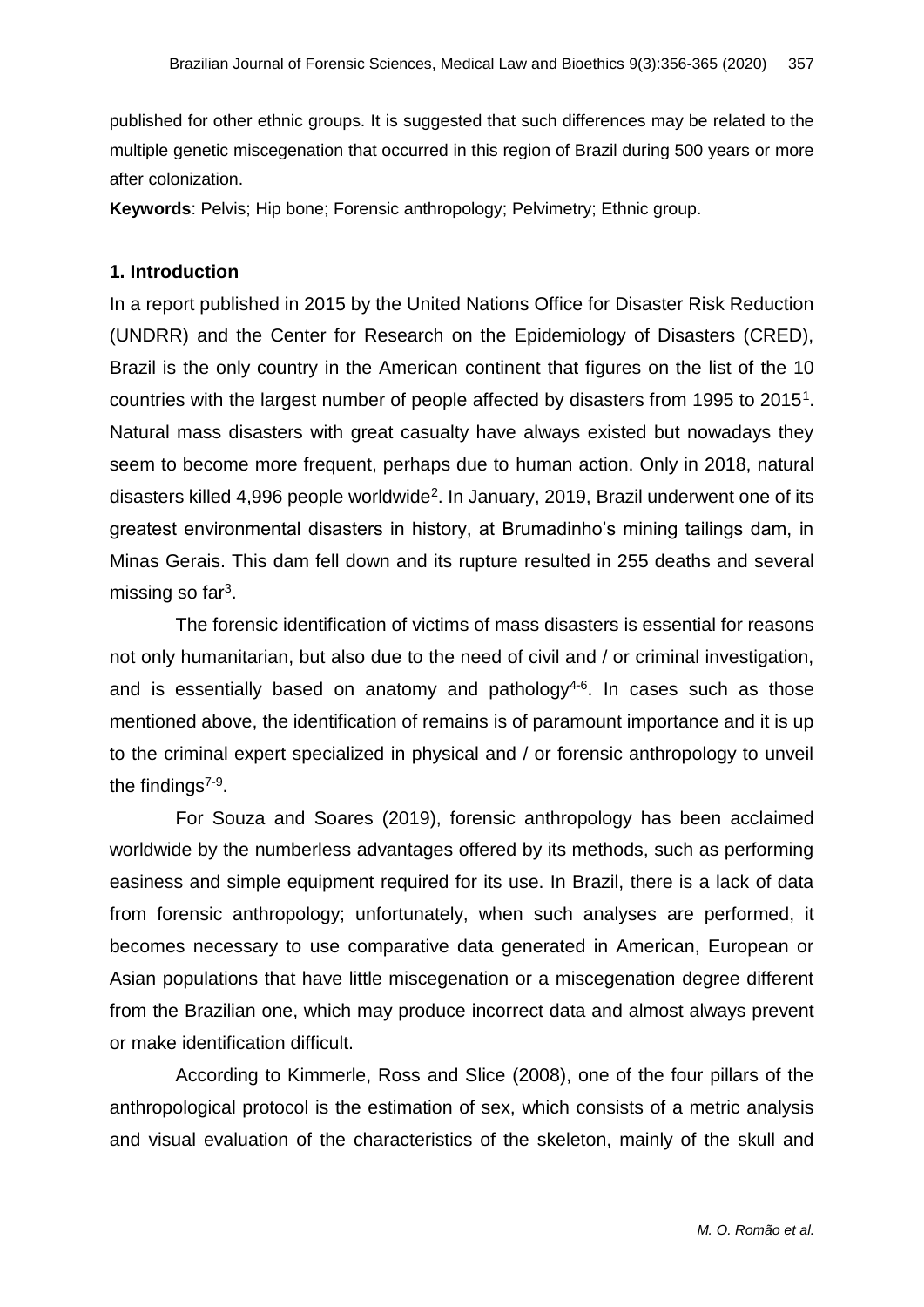pelvis. Hence, the more measures and data observed in a report, the more reliable the result will be<sup>11</sup>.

When the victims' corpses or human remains are no longer identifiable by their external features or fingerprints, forensic anthropologists begin the identification work. They must participate in the recovery of remains, establish them as being human or animal, and work in the identification of victims of homicides, suicides, wars and mass disasters<sup>12,13</sup>.

Thus, bone anthropometric analysis allows essential conclusions about the victim's identity, in a quick, reliable and accurate way, besides using an inexpensive and affordable instrument<sup>14,15</sup>. However, the methodology must be validated for different populations, due to ethnic differences, which are directly related to the individual's phenotype<sup>15</sup>.

According to Barreto Filho (2002) and Iscan (2005), anthropometric studies should be directed to specific populations. Mainly due to the different ethnic elements found in each region of the world, the identification methods in forensic anthropology should be regionalized<sup>16,17</sup>. And according to Meindl et al. (1985), previous studies should be carried out in determined populations<sup>18</sup>.

Therefore, it is of utmost importance to expand knowledge about anatomical variations in Brazilian population. Only after this is achieved, it will be possible to test the existing methods to assess the biological profile and eventually develop new approaches or, at least, adapt existing methods to Brazilian reality.

By using the Rabbi method, this study aimed to measure specific parameters of human hip bones, found in the south region of Minas Gerais, in order to contribute to the elaboration of an osteometric table for them and, in addition, to compare these measures with data from other ethnic groups already published in the scientific literature.

#### **2. Material and methods**

For this study, a sample of 60 right and left human hip bones was obtained from two universities in the south region of Minas Gerais that had an expressive number of these bones in their anatomical collection, namely the Federal University of Alfenas (UNIFAL-MG) and José do Rosário Vellano University (UNIFENAS). The project was submitted and approved by the Research Ethics Committee of UNIFAL-MG.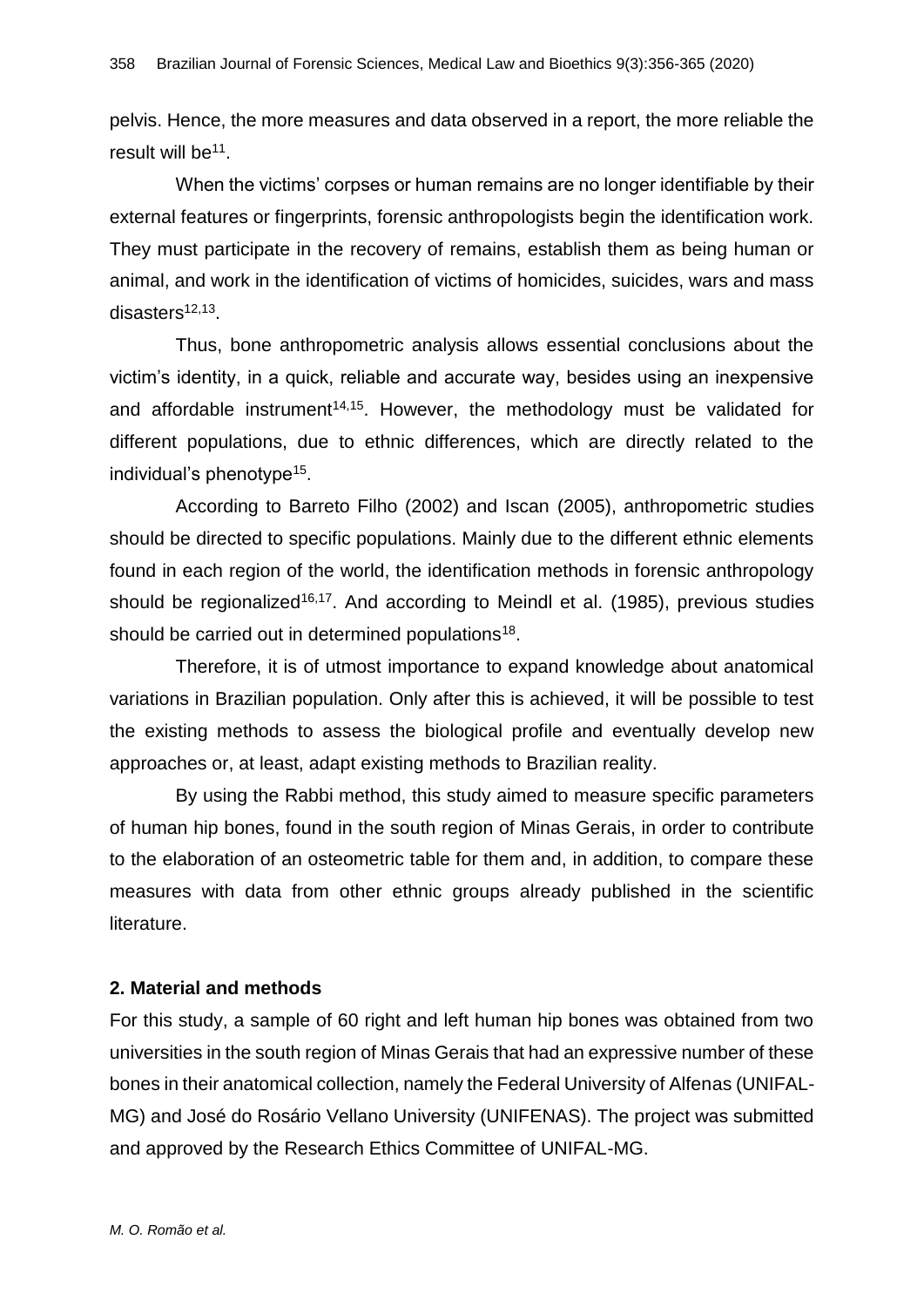Bone measurements were made by a single evaluator who performed two (2) repetitions and from these an average was taken; these repetitions had an interval of fifteen (15) days between one measurement and another.

The analysis was based on the Rabbi Method  $(2000)^{19}$  and the measures taken from the hip bones were compared with standard measures available in the scientific literature. The parameters were obtained by a digital caliper and, when necessary, a millimeter ruler, and they were as follows (Figures 1 and 2):

- Vertical diameter of the acetabulum (VDA).
- Chord of the greater sciatic notch (CGSN).
- Greater sciatic notch depth (GSND).
- Distance from the anterior superior iliac spine to the pubic tubercle (DASIS).



**Figure 1.** Left hip bone showing some relevant anatomical structure as well as the measurement acronyms. 1A. External face. 1B. Lateral view.

The GraphPad Prisma 7 program (San Diego, CA, USA) was used to analyze the data. Statistical analysis was performed by taking the maximum and minimum values and the averages of each measure<sup>20</sup>.

#### **3. Results**

For clear visualization of the obtained data, the values of each measure were depicted in Table 1 and Figure 2. In Table 1, it is possible to observe all maximum, minimum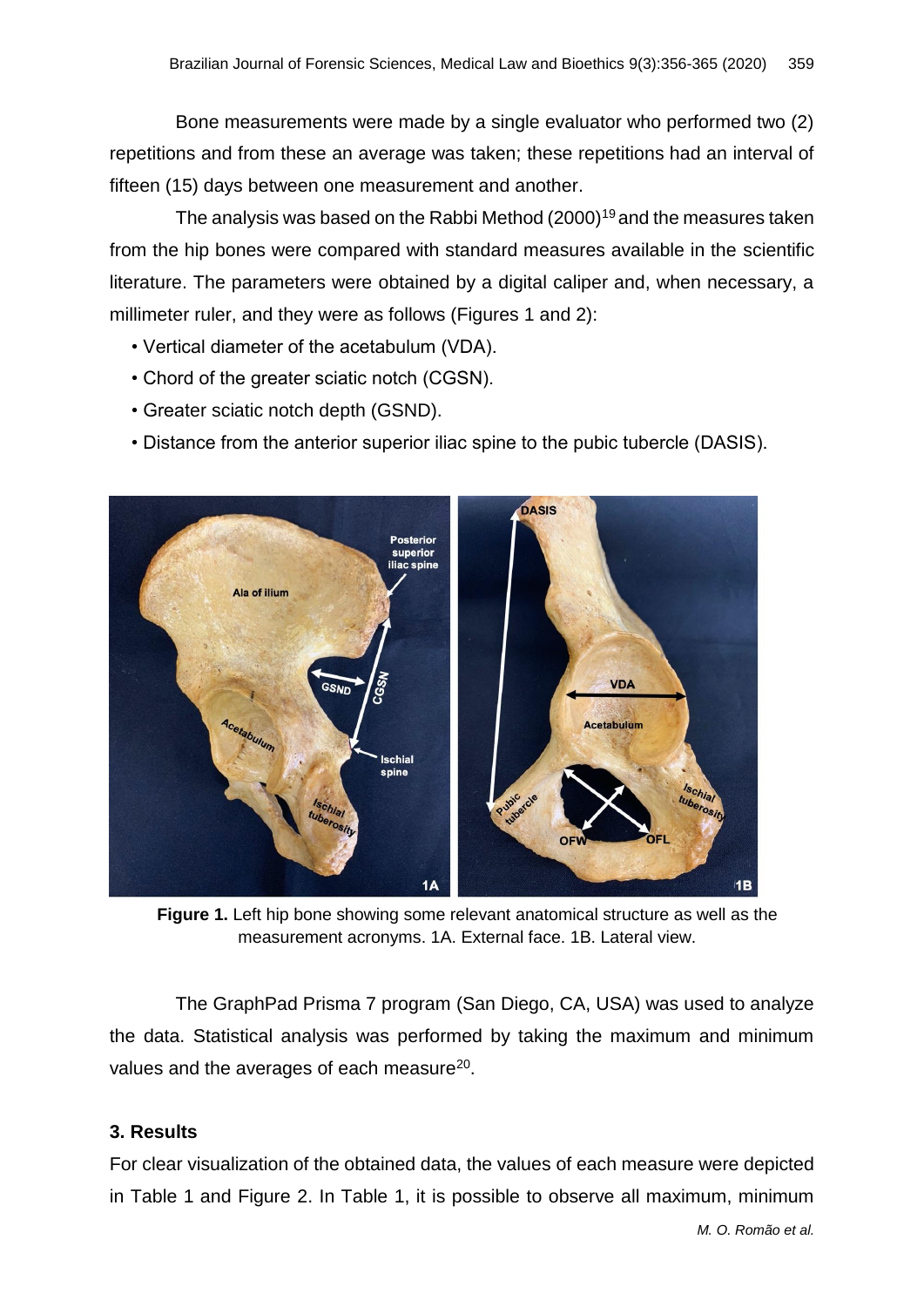and average value in millimeters (mm), standard deviation and standard error of mean of each measured parameter of both right and left hip bones, which gives reliability to the data. None of the data obtained in this study showed significant differences between the right and left sides. The findings are also represented in Figure 3, which shows the maximum and minimum values in millimeters (mm) on the vertical axis, and all parameters measured on the horizontal axis.



**Figure 2.** Minimum, maximum and average values of the different parameters measured on the right and left hip bones of southern Brazilians.

#### **4. Discussion**

Patriquin et al.  $(2002)^{21}$  studied 400 hip bones of South Africans, measuring the obturator foramen length (OFL), obturator foramen width (OFW), chord of the greater sciatic notch (CGSN), greater sciatic notch depth (GSND) and vertical diameter of the acetabulum (VDA). The data obtained were: OFW - 52.86 mm; OFL - 33.47 mm; CGSN - 39.99 mm; GSND - 24.61 mm; and VDA - 55.19 mm. Comparing the data obtained by these authors and the present work, it is possible to observe a great difference for the values of CGSN (82.05 mm), GSND (33.07 mm), OFW (46.47 mm) and VDA (50.49 mm) from the present study while the value obtained for OFL (30.88 mm) is closer.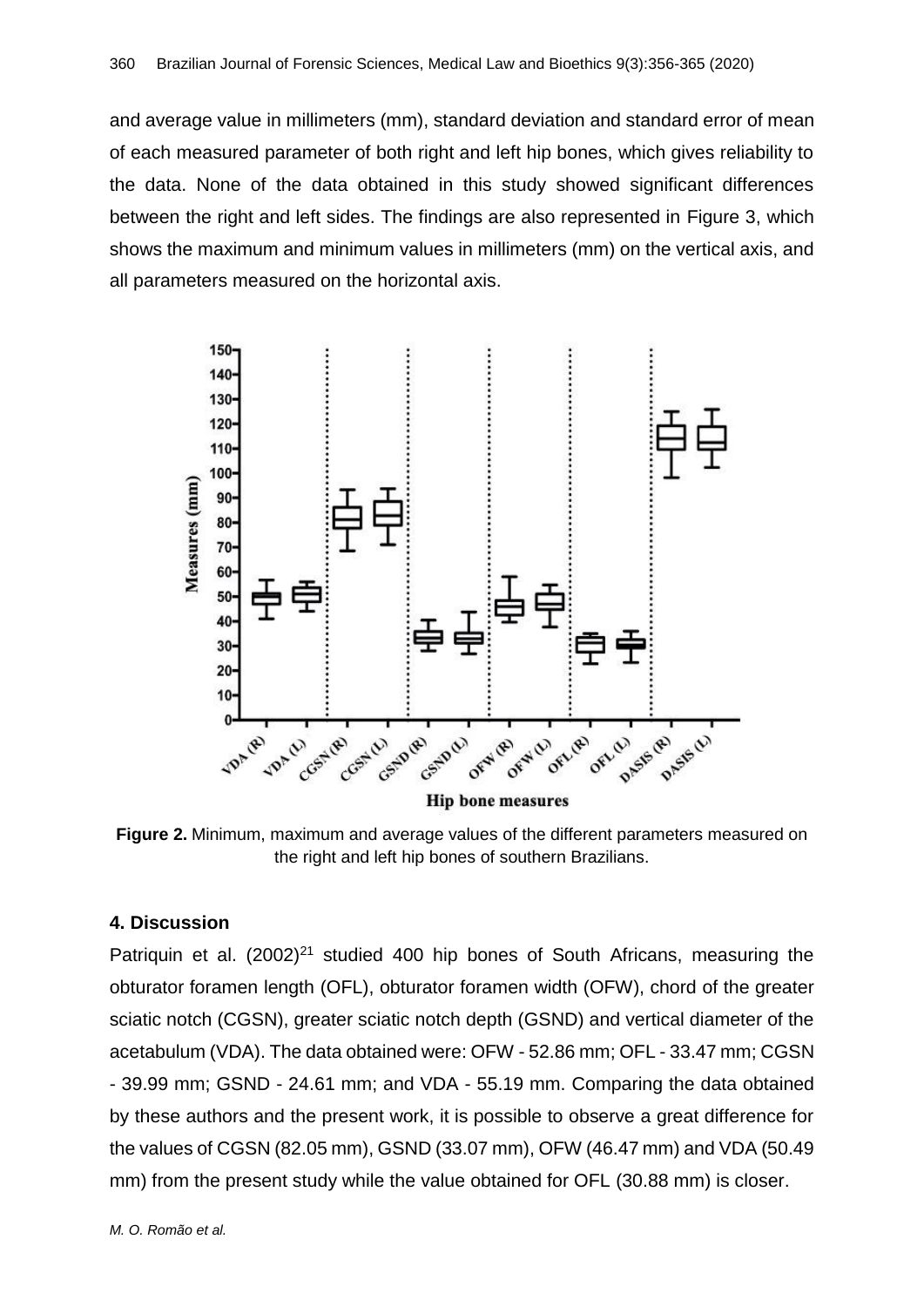| both the right and left sides. |                   |            |                    |                    |                    |                    |                   |                   |                   |                   |                     |                     |
|--------------------------------|-------------------|------------|--------------------|--------------------|--------------------|--------------------|-------------------|-------------------|-------------------|-------------------|---------------------|---------------------|
|                                | <b>VDA</b><br>(R) | VDA<br>(L) | <b>CGSN</b><br>(R) | <b>CGSN</b><br>(L) | <b>GSND</b><br>(R) | <b>GSND</b><br>(L) | <b>OLF</b><br>(R) | <b>OLF</b><br>(L) | <b>OFW</b><br>(R) | <b>OFW</b><br>(L) | <b>DASIS</b><br>(R) | <b>DASIS</b><br>(L) |
| Max.                           |                   |            |                    |                    |                    |                    |                   |                   |                   |                   |                     |                     |
| value                          | 56.73             | 56.06      | 93.32              | 93.76              | 40.4               | 43.8               | 58.05             | 54.76             | 35.03             | 36                | 125.1               | 125.9               |
| (mm)                           |                   |            |                    |                    |                    |                    |                   |                   |                   |                   |                     |                     |
| Min.                           |                   |            |                    |                    |                    |                    |                   |                   |                   |                   |                     |                     |
| value                          | 41.01             | 44.09      | 68.6               | 71.07              | 28.09              | 26.82              | 39.67             | 37.67             | 22.78             | 23.3              | 98.27               | 102.4               |
| (mm)                           |                   |            |                    |                    |                    |                    |                   |                   |                   |                   |                     |                     |
| Mean                           | 49.93             | 51.06      | 81.23              | 82.87              | 33.18              | 32.96              | 45.95             | 47.00             | 31.34             | 30.42             | 114.10              | 112.40              |
| and SD                         | ± 3.49            | ± 3.46     | ± 6.74             | ± 6.77             | ± 3.08             | ± 3.35             | ± 4.21            | ± 3.98            | ± 3.56            | ± 2.82            | ± 6.62              | ± 5.90              |

**Table 1.** Data referring to the maximum and minimum values (mm), mean, standard deviation and standard error of the mean of each measured parameter of the hip bones obtained from

Legend:  $R =$  right hip bone;  $L =$  left hip bone;  $VDA =$  vertical diameter of the acetabulum; CGSN = chord of the greater sciatic notch; GSND = greater sciatic notch depth; OFL = obturator foramen length; OFW = obturator foramen width; DASIS = distance from the anterior superior iliac spine to the pubic tubercle;  $SD = standard deviation$ ;  $SE = standard error$ .

0.61 0.65 1.25 1.35 0.54 0.63 0.74 0.75 0.63 0.53 1.29 1.15

**SE of mean**

In 2005, Patriquin et  $al^{22}$  measured the chord of the greater sciatic notch (CGSN), greater sciatic notch depth (GSND) and vertical diameter of the acetabulum (VDA) of 400 hip bones of human skeletons from South Africa regardless being whites and blacks, men and women. The findings were: CGSN - 45.93 mm; GSND - 25.83 mm; and VDA - 53.29 mm. In this case, it is possible to observe a significant difference in the results obtained by them and the data obtained in the present study, in which the hip bones had mean values of CGSN - 82.05 mm; GSND - 33.07 mm; and VDA - 50.49 mm.

Steyn and Iscan (2008)<sup>23</sup> analyzed 192 hip bones of Greek individuals and found the following average values: CGSN - 47.16 mm; GSND - 29.63 mm; and VDA - 51.87 mm. The data shows a very significant difference from hip bones found in the south of Minas Gerais, mainly in the values of CGSN (82.05mm); and GSND (33.07mm), but VDA was similar (50.49mm).

Another study, carried out by Gómez-Valdés et al. (2011)<sup>24</sup>, presented data referring to VDA measure on 146 skeleton hip bones of Mexican population. The average value found was 51.67mm, very close to that found in the present study (50.49mm). However, this does not make it possible to affirm a likelihood between Brazilians and Mexicans, since it would be necessary to use more parameters for comparison.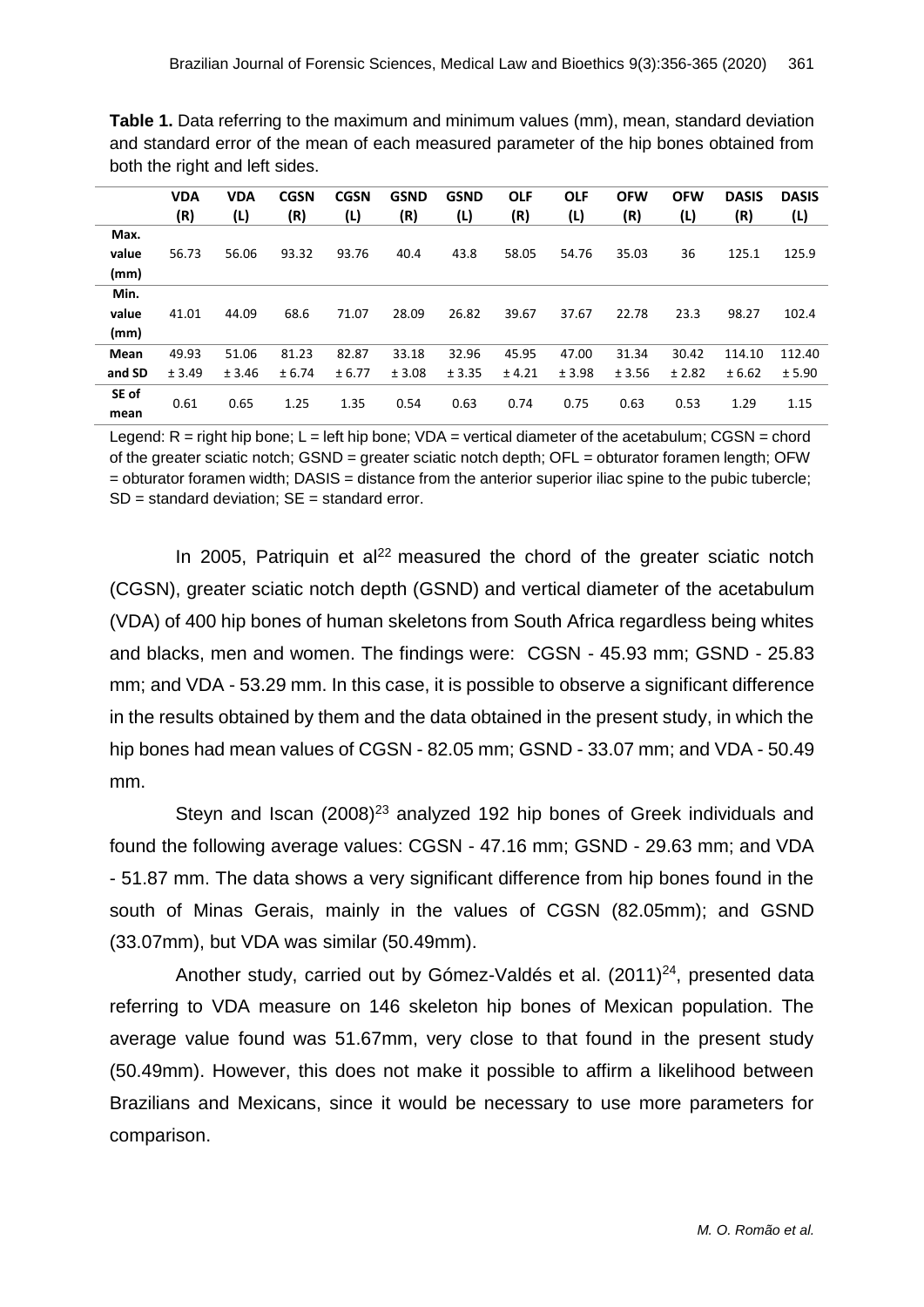Franklin et al. (2014)<sup>25</sup> analyzed 400 hip bones of Western Australians and the mean CGSN was 76.95 mm, being 84 mm for female samples and 69.9 mm for male ones. There is, therefore, a sexual dimorphism which is discussed in the work in question. When comparing the values found by the authors with the results obtained in the present work, it is remarkable that the mean CGSN of the southern Brazilians (82.05 mm) is close to that obtained from female hip bones of Western Australians.

Rosenberg K.  $(2002)^{26}$  measured the hip bones of a regional population in China and obtained the following means: CGSN - 45 mm; GSND - 32 mm; and VDA - 47.2 mm. The mean GSND value (33.07mm) found for hip bones from the south of Minas Gerais is very close to that of the Chinese regional population, while the mean CGSN (82.05mm) and VDA (50.49mm) for southern Brazilians presented a significant difference.

Figure 3 shows an overview of the mean values found in all articles cited above as well as the mean values obtained in the present study for comparison purposes.



**Figure 3.** Comparison of the mean values of different parameters measured and the results obtained in the different ethnic groups.

### **5. Conclusion**

Taking into account the results obtained in this study, it is possible to conclude that the values found by the Rabbi Method for identification of hip bones in southern Brazilians differ from the values already established for other specific ethnic groups. From this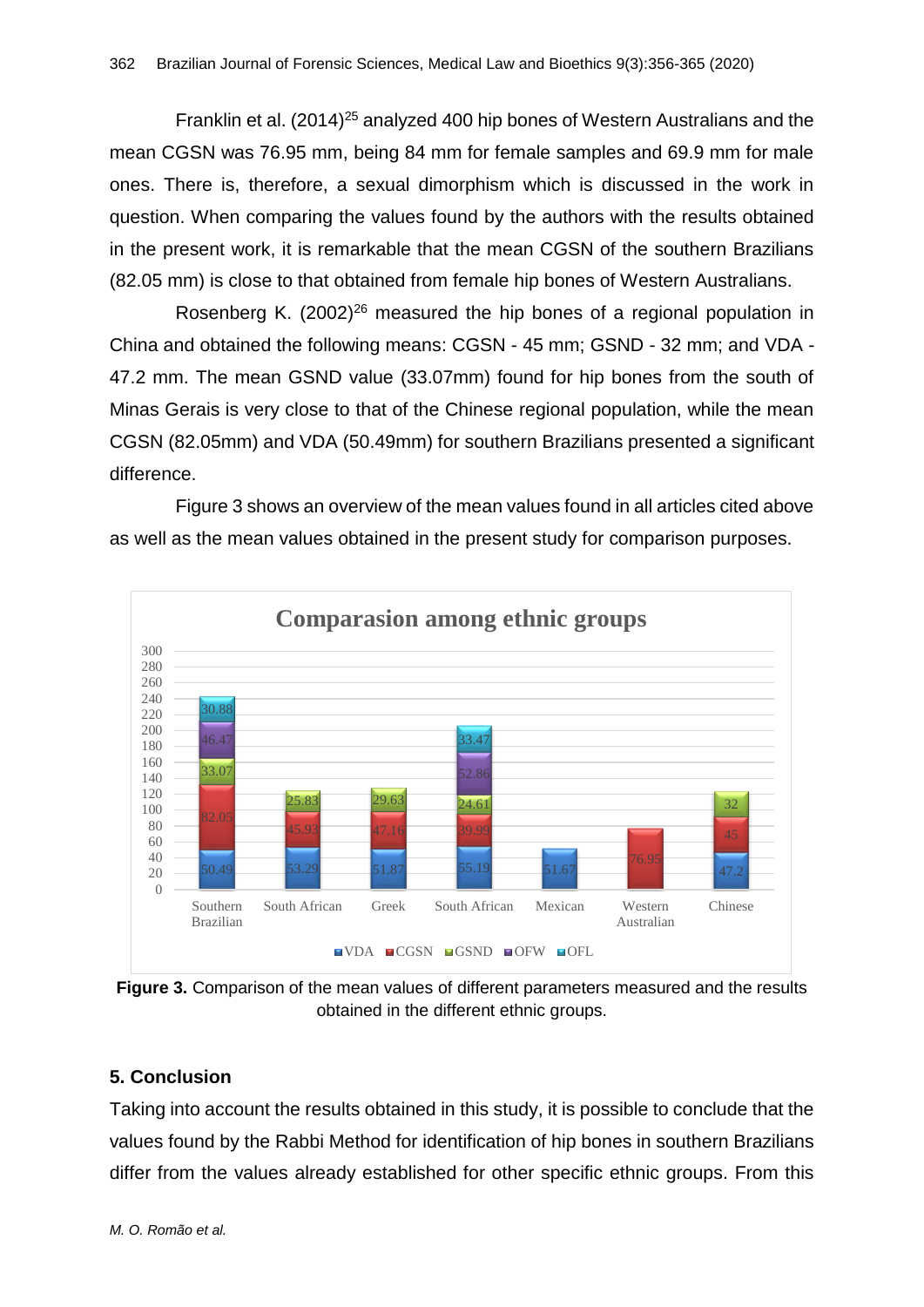analysis, it is suggested that such differences may be directly linked to the extensive inherent miscegenation of Brazilians in addition to the continuous process of evolution that is also a factor of anatomical variability.

#### **References**

- 1. Nações Unidas. ONU: Brasil está entre os 10 países com maior número de afetados por desastres nos últimos 20 anos. 2015 [acesso 2020 Mar 2]. Disponível em: [https://nacoesunidas.org/onu-brasil-esta-entre-os-10-paises-com-maior-numero-de](https://nacoesunidas.org/onu-brasil-esta-entre-os-10-paises-com-maior-numero-de-afetados-por-desastres-nos-ultimos-20-anos/)[afetados-por-desastres-nos-ultimos-20-anos/.](https://nacoesunidas.org/onu-brasil-esta-entre-os-10-paises-com-maior-numero-de-afetados-por-desastres-nos-ultimos-20-anos/)
- 2. Carvalho P. Desastres naturais matam 4.996 pessoas em 2018: Confira as 16 tragédias que trouxeram destruição, luto e desafios para os povos e governos de 11 países do globo. Revista Veja Abril [revista em internet] 27 de dezembro de 2018 [acesso 2020 Mar 2]. Disponível em: [https://veja.abril.com.br/mundo/desastres-naturais-matam-4-996](https://veja.abril.com.br/mundo/desastres-naturais-matam-4-996-pessoas-em-2018/) [pessoas-em-2018/.](https://veja.abril.com.br/mundo/desastres-naturais-matam-4-996-pessoas-em-2018/)
- 3. Barragem se rompe e casas são atingidas em Brumadinho, Grande BH. Folha de São Paulo; 2019 Jan 25 [acesso 2020 Mar 2]. Disponível em: [https://www1.folha.uol.com.br/cotidiano/2019/01/barragem-se-rompe-e-casas-sao](https://www1.folha.uol.com.br/cotidiano/2019/01/barragem-se-rompe-e-casas-sao-atingidas-em-brumadinho-grande-bh.shtml)[atingidas-em-brumadinho-grande-bh.shtml](https://www1.folha.uol.com.br/cotidiano/2019/01/barragem-se-rompe-e-casas-sao-atingidas-em-brumadinho-grande-bh.shtml)
- 4. Arbenz GO. Medicina Legal e Antropologia Forense [Livro]. Rio de Janeiro: Atheneu; 1988 [acesso 2019 Jun 12]. 562 p.
- 5. Queiroz AB. Determinação do gênero por meio de mensurações e verificação do peso do osso esterno [dissertação]. Piracicaba: Faculdade de Odontologia de Piracicaba, Universidade Estadual de Campinas; 2003 [acesso 2019 ago 11]. Disponível em: [http://www.bibliotecadigital.unicamp.br/document/?code=vtls000308785&opt=3.](http://www.bibliotecadigital.unicamp.br/document/?code=vtls000308785&opt=3)
- 6. Velho JA, et al. Ciências Forenses: Uma Introdução às principais áreas da Criminalística Moderna. São Paulo: Millenium; 3. ed.; 2017 [acesso 2019 Jun 13]. 528 p. ISBN: 9788576253471.
- 7. Almeida Junior AF, Costa Junior JBO. Lições de Medicina Legal [Livro]. São Paulo: Nacional; 15. ed.; 1978 [acesso 2019 Abr 13]. 614 p.
- 8. Coma R. Antropologia Forense. Madrid: Ministerio de Justicia; 1991 [acesso 2019 Mar 15].
- 9. Franklin D. Forensic age estimation in human skeletal remains: current concepts and future directions. Leg. Med. 2010;12(1):1-7. <https://doi.org/10.1016/j.legalmed.2009.09.001>
- 10. Soares ATC, Guimarães MA. Dois anos de Antropologia Forense no Centro de Medicina Legal (CEMEL) da Faculdade de Medicina de Ribeirão Preto-USP. Medicina (Ribeirão Preto Online). 2008;41(1):7-11. <https://doi.org/10.11606/issn.2176-7262.v41i1p7-11>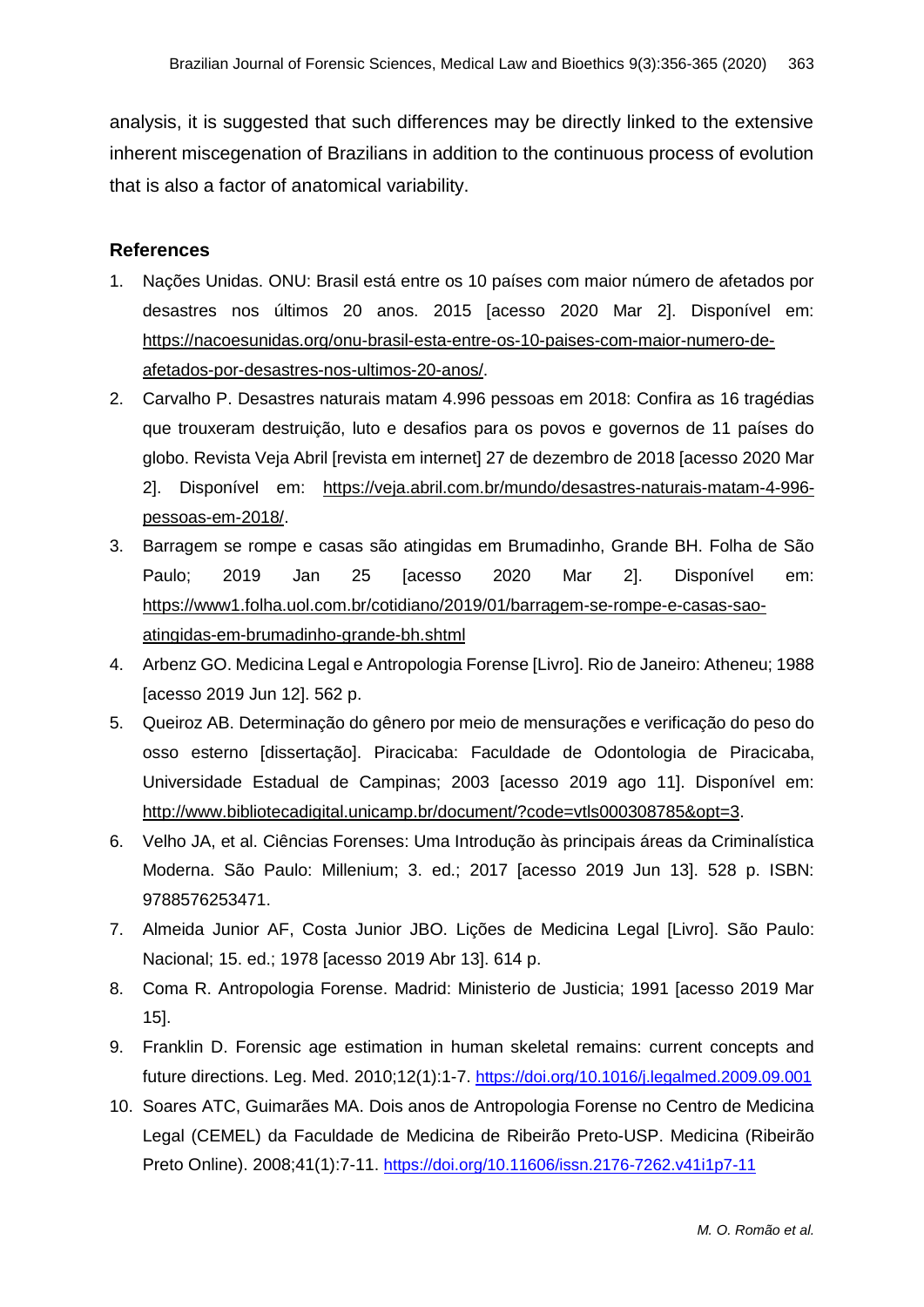- 11. Galvão LCC. Determinação do sexo através da curva frontal e apófise mastóidea [tese]. Piracicaba: Faculdade de Odontologia de Piracicaba, Universidade Estadual de Campinas; 1998 [acesso 2019 jul 07]. Disponível em: [http://www.bibliotecadigital.unicamp.br/document/?code=vtls000136366&opt=3.](http://www.bibliotecadigital.unicamp.br/document/?code=vtls000136366&opt=3)
- 12. Santinho AC, Ferreira NA. Antropologia forense [livro]. 05-2008th rev. ed. Lisboa: Quid Juris Sociedade Editora; 2011 [acesso 2019 Abr 17]. 160 p. ISBN: 978-972-724-383-9.
- 13. Hemy N, Flavel A, Ishak NI, Franklin D. Sex estimation using anthropometry of feet and footprints in a Western Australian population. Forensic Sci. Int. 2013;231(1-3):402.e1-6. <https://doi.org/10.1016/j.forsciint.2013.05.029>
- 14. Kemkes-Grottenthaler A. The reliability of forensic osteology a case in point. Forensic Sci. Int. 2001;117(1-2):65-72. [https://doi.org/10.1016/S0379-0738\(00\)00450-3](https://doi.org/10.1016/S0379-0738(00)00450-3)
- 15. Carvalho SPM et al. Validation of a physical anthropology methodology using mandibles for gender estimation in a Brazilian population. J. Appl. Oral Sci. 2013;21(4):358-62. <https://doi.org/10.1590/1678-775720130022>
- 16. Barreto Filho RC. Estudo comparativo de métodos para a investigação do sexo, pelas análises quantitativas do crânio [Dissertação]. Piracicaba: Universidade Estadual de Campinas, Faculdade de Odontologia; 2002 [acesso 2019 Ago 14]. 117 p. Disponível em: http://repositorio.unicamp.br/jspui/bitstream/REPOSIP/289144/1/BarretoFilho\_RaulCoelh o\_M.pdf Mestrado em Odontologia.
- 17. Iscan MY. Forensic anthropology of sex and body size. Forensic Sci. Int. 2005;147(2- 3):107-12. <https://doi.org/10.1016/j.forsciint.2004.09.069>
- 18. Meindl RS, Lovejoy CO, Mensforth RP, Carlos LD. Accuracy and direction of error in the sexing of the skeleton implications for paleodermography. Am. J. Phys. Anthropol. 1985;68(1):79-85. <https://doi.org/10.1002/ajpa.1330680108>
- 19. Rabbi R. Determinação do sexo através de medições em ossos da pelve de esqueletos humanos [dissertação]. Piracicaba: Faculdade de Odontologia de Piracicaba, Universidade de Campinas; 2000 [acesso 2019 ago 09]. Disponível em: [http://www.bibliotecadigital.unicamp.br/document/?code=vtls000205751&opt=3.](http://www.bibliotecadigital.unicamp.br/document/?code=vtls000205751&opt=3)
- 20. Garmendia AM et al. Long Bone (Humerus, Femur, Tibia) Measuring Procedure in Cadavers. J Forensic Sci. 2014;59:1325-9. <https://doi.org/10.1111/1556-4029.12459>
- 21. Patriquin ML, Steyn M, Loth SR. Metric assessment of race from the pelvis in South Africans. Forensic Sci. Int. 2002;127(1-2):104-13. [https://doi.org/10.1016/S0379-](https://doi.org/10.1016/S0379-0738(02)00113-5) [0738\(02\)00113-5](https://doi.org/10.1016/S0379-0738(02)00113-5)
- 22. Patriquin ML, Steyn M, Loth SR. Metric analysis of sex differences in South African black and white pelves. Forensic Sci. Int. 2005;147(2-3):119-27. <https://doi.org/10.1016/j.forsciint.2004.09.074>